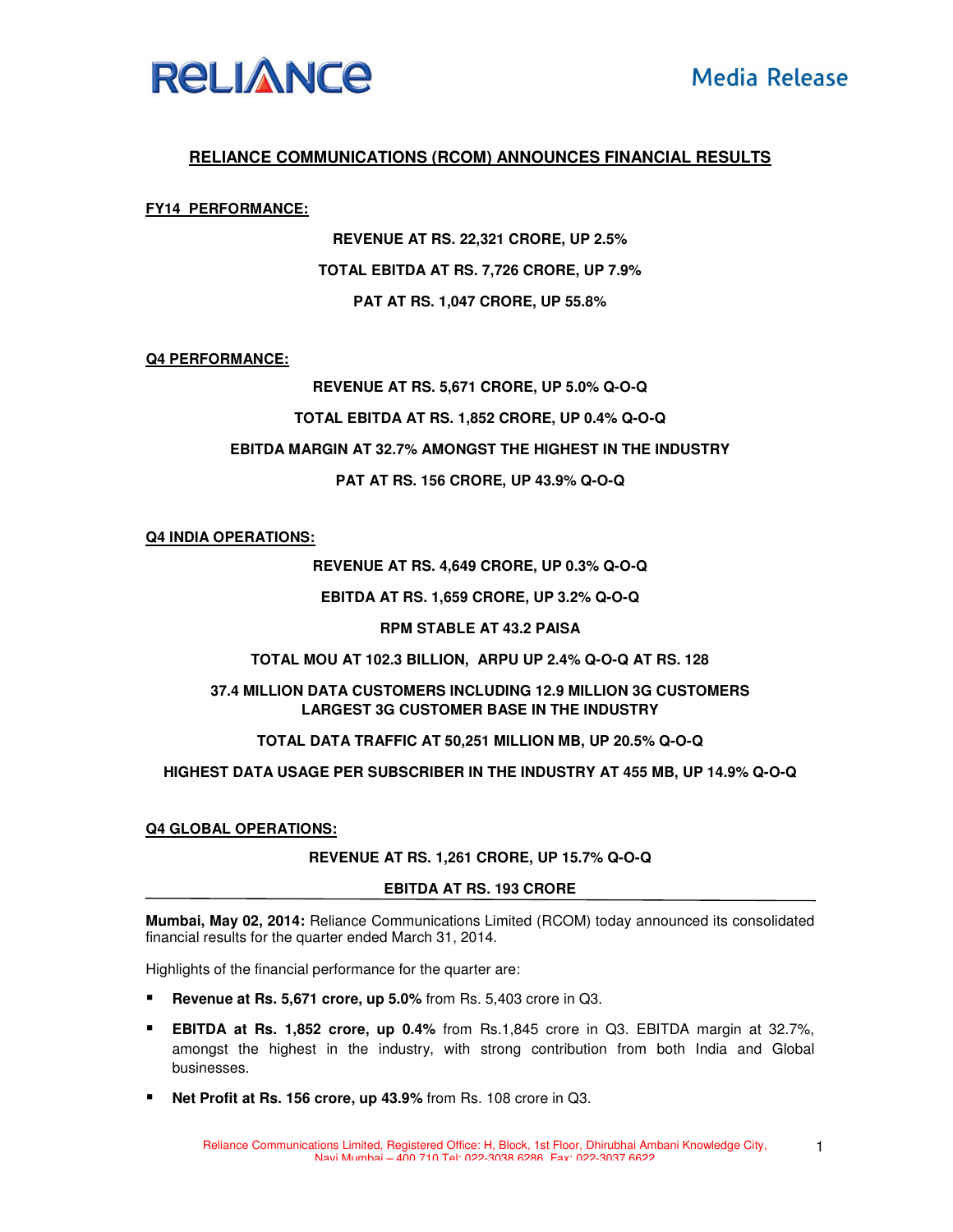

# **KEY HIGHLIGHTS for Q4FY14:**

- **1. Consolidated Revenue & EBITDA:** RCOM Q4 consolidated revenue at Rs. 5,671 crore, up 5.0% from Rs. 5,403 crore in Q3. Q4 EBITDA at Rs. 1,852 crore, with EBITDA margin of 32.7% amongst the highest in the industry.
- **2. India Operations Revenue & EBITDA:** Q4 India Operations revenue at Rs. 4,649 crore, up 0.3% Q-O-Q from Rs.4,637 cr in Q3. Q4 India Operations EBITDA at Rs. 1,659 crore, up 3.2% Q-O-Q.
- **3. Global Operations Revenue & EBITDA**: Q4 Revenues at Rs. 1,261 crore, up by 15.7% from Rs. 1,090 crore in Q3. Q4 EBIDTA at Rs.193 crore, margin stands at 15.3%.
- **4. RCOM continues to be free cash flow positive**. RCOM generated operational cash flow (EBITDA) of Rs. 1,852 crore in Q4, paid net finance charges of Rs. 907 crore and invested Rs. 467 crore on capex during the quarter. It remains free cash flow (FCF) positive and this is expected to continue.

#### **5. Key Performance Indicators (KPIs):**

- **a. RPM:** RPM stable at 43.2 paisa. Voice RPM at 33.0 paisa. During the year, we have significantly improved RPM with tariff hikes and strong focus on paid and profitable minutes.
- **b. MOU:** The total MOUs up by 0.4% Q-O-Q at 102.3 billion.
- **c. ARPU:** ARPU up 2.4% Q-O-Q at Rs. 128 in Q4.
- **d. Data Traffic:** The total data traffic up 20.5% Q-O-Q at 50,251 million MB. The traffic has increased due to increase in data subscribers and higher data usage per customer.
- **e. Data Customers:** The total data customer base has grown 3.3% Q-O-Q to 37.4 million including 12.9 million 3G customers in Q4.
- **6. RCOM makes full repayment of another syndicated ECB loan of US\$ 500 mn (Rs. 3,100 cr):** RCOM has fully repaid another syndicated ECB loan of US\$ 500 Million (Rs.3,100 crore approx) on scheduled due date in January 2014.

RCOM had earlier this year made full scheduled repayment of 2 other syndicated ECB loans aggregating US\$ 1 billion (Rs. 6,200 crore), and bilateral ECB loans of more than US\$ 310 million (Rs.1,900 crore approx). With these repayments, RCOM has now fully liquidated the borrowings from 23 foreign banks and financial institutions.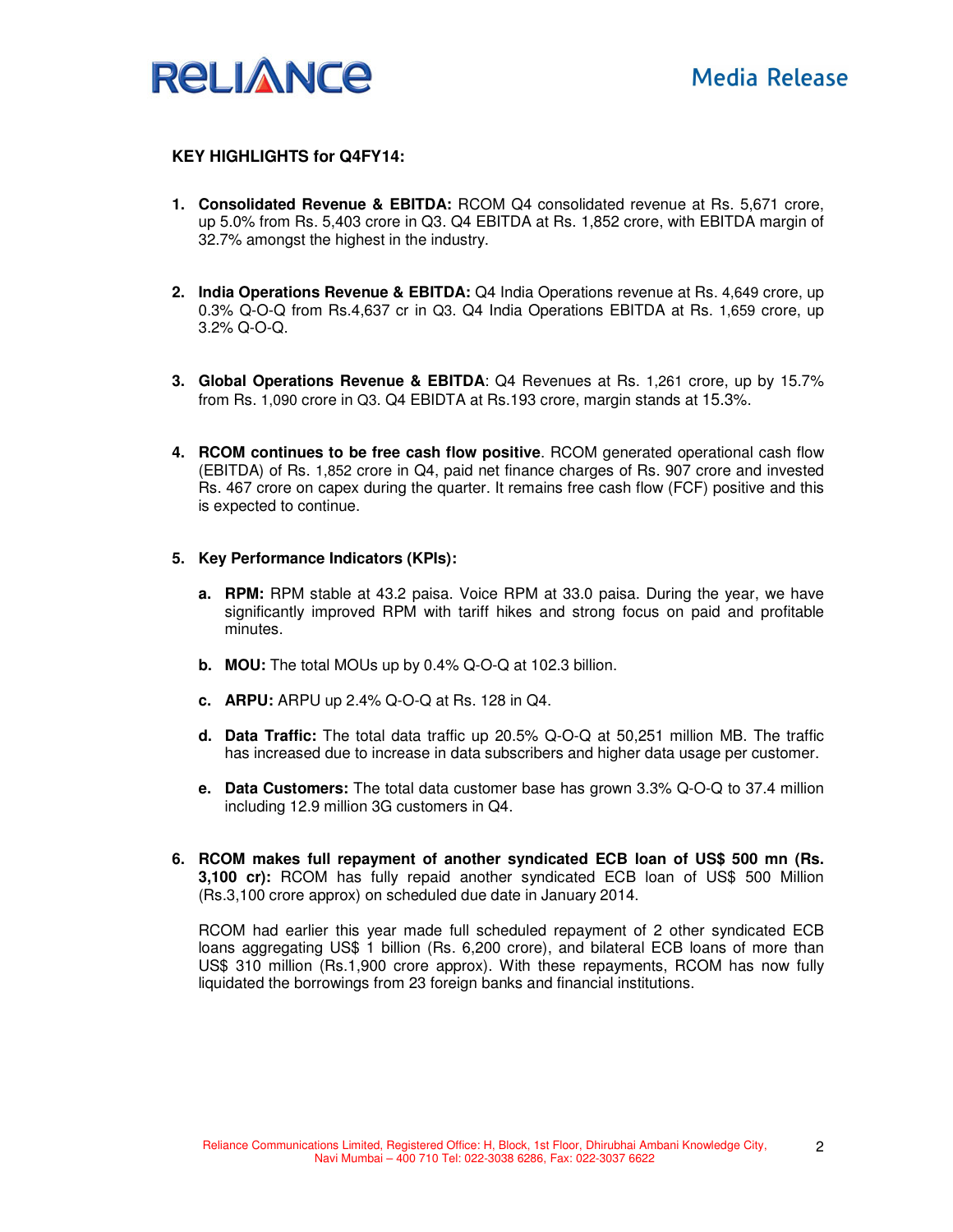

**7. Reliance Globalcom Rebrands as Global Cloud Exchange:** In March 2014, Reliance Globalcom unveiled the company's new brand and announced that it will begin operating as Global Cloud Xchange. The launch of its new corporate identity aligns with the company's strategic plan to deliver the world's first true cloud ecosystem globally.

During the coming months, Global Cloud Xchange will continue integrating its key international assets with focus on IP and Cloud services. Plans are also underway to further build the company's infrastructure capabilities, as well as data center footprint, especially across key emerging markets in Asia and the Middle East.

As the company focuses on delivering the world's first true cloud ecosystem, in addition to network infrastructure and data center capability enhancements, its product portfolio is also being updated to deliver additional value added solutions.

#### **8. RCOM and Reliance Jio Infocomm Ltd. announced the signing of a Master Services Agreement for sharing of RCOM's extensive intra-city optic fiber infrastructure:**

Under the terms of the agreement, Reliance Jio Infocomm will utilize RCOM's nationwide intra-city fiber network for accelerated roll-out of its state-of-the-art 4G services across the country. The agreement is based on arm's length pricing at prevailing market prices. RCOM's intra-city optic fiber network extends to nearly 500,000 fiber pair kilometres, across the top more than 300 cities and towns in India.

This 3<sup>rd</sup> agreement further strengthens the comprehensive framework of business cooperation between Reliance Jio Infocomm and RCOM, following the inter-city optic fiber sharing agreement signed in April 2013, and the nationwide telecom towers infrastructure sharing agreement signed in August 2013.

**9. RCOM announced increase in tariffs by up to 20% for all its pre-paid customers:** Headline Tariffs will increase from 1.5 paise to 1.6 paise per second, while tariffs on discounted and promotional plans will increase by up to 20 per cent. The revised tariffs, which will be applicable for pre-paid customers across the country, come into effect from 25 April 2014.

"At RCOM, we continue to focus on growing profitable/paid minutes on our network and the current tariff hikes are part of our continued efforts to reduce free and discounted minutes, & offset the ever-rising costs of input materials," Mr Gurdeep Singh, Chief Executive Officer, Consumer Business, RCOM, said. "We expect RPMs to improve over the next few quarters and this will impact our performance positively," he added.

**10. RCOM Offers Non-stop 3G Roaming Across India:** RCOM announced strategic Inter-Circle roaming partnerships with other leading telecom companies to offer non-stop and best-in-class pan-India 3G services to its GSM customers while roaming. With this innovative alliance, all existing and new 3G customers of RCOM will be able to access highspeed pan-India 3G services while roaming outside the Company's own 3G circles.

RCOM is the first operator to offer 3G national roaming to its customers in partnership with other telecom firms having state-of-the-art 3G networks. These alliances will further consolidate RCOM's position as the leading data operator in the country and will help the Company improve its post-paid and Corporate customer market share.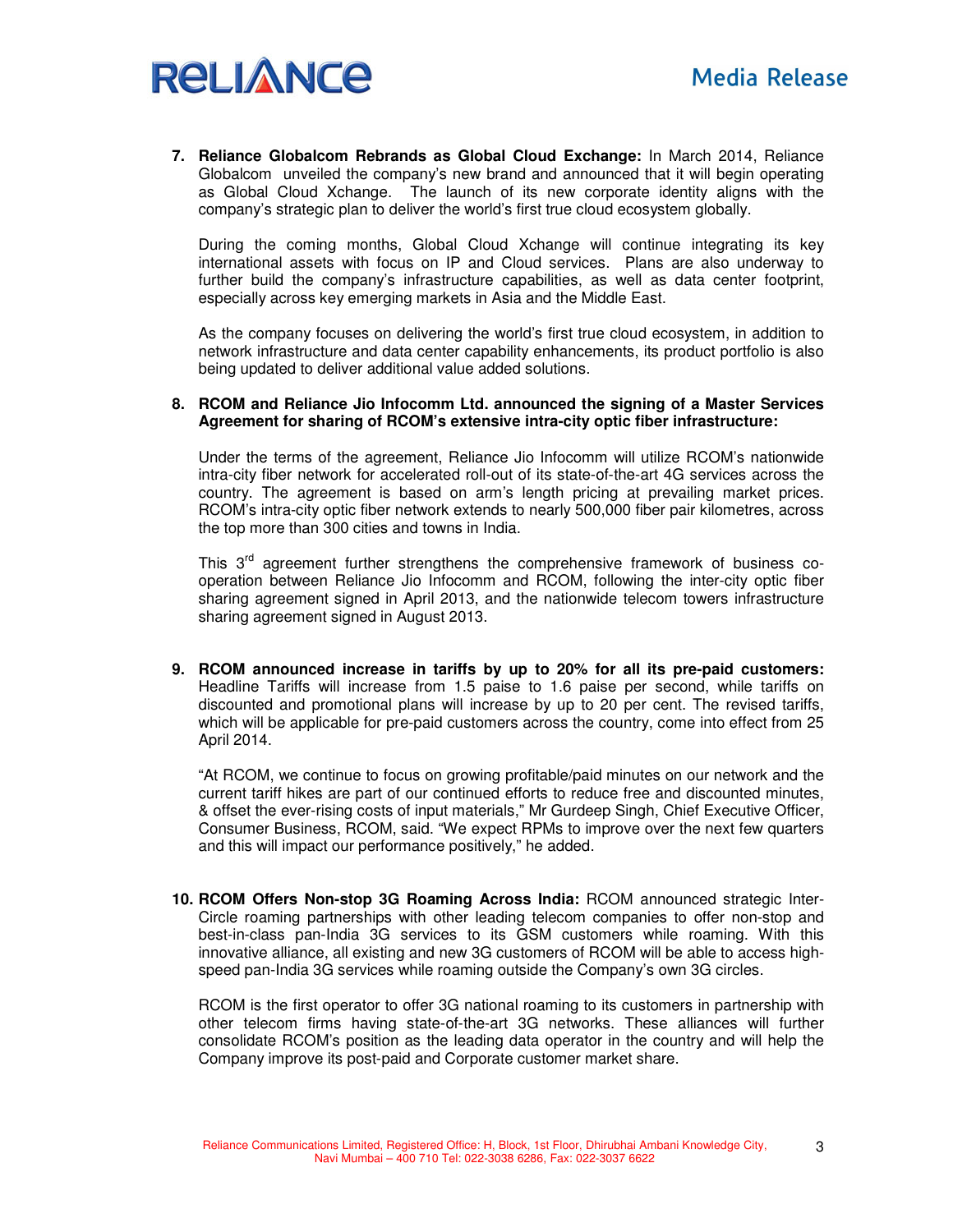

The 3G GSM partnership, therefore, opens up a significant market opportunity for RCOM, as all its 3G customers will now be able to access best-in-class data services on a pan-India basis.

# **11. Major Rewards & Recognition during the year, FY2014:**

**Nasscom DSCI Excellence Award -** RCOM won this prestigious award for security in telecom sector for its innovative IT Security and Privacy efforts which focuses on robust risk management and compliance.

**IT EDGE Award -** RCOM is the only Telco to receive this year for IT, given by UBM. It is awarded for our Innovative and Agile IT processes setup using TM forum standards, benchmarked in International arena.

**IT Transformers Award by EMC -** Awarded for Enterprise Storage Management innovative Solution which enables RCOM to virtualize the exponential storage requirements for Tier 1 applications through optimization and effective solution engineering of Storage, at the same time improving the SLAs for our businesses.

**Amdocs Innovation Award -** RCOM set the industry benchmark in customer experience, enhanced Customer loyalty and reduced Customer churn, increased productivity by decreasing the average handling time. Reliance Groupwide information security strategy and deployment: for a Second year in a row

**The 'INFOSEC Maestros' Award -** RCOM won this annual industry award for deploying the anti-DDOS Solution(Distributed Denial of Services) for real time protection from DDOS attacks.

**The 'Top 100 CISO' Award -** RCOM won this prestigious award for security in Telecom sector for 'Automation of User Access Management', an innovative IT Security and Data Protection solution focusing on robust Risk Management and Compliance.

# **About Reliance Communications**

Reliance Communications Limited founded by the late Shri Dhirubhai H Ambani (1932-2002) is the flagship company of the Reliance Group. The Reliance Group currently has a net worth in excess of Rs. 89,600 crore (US\$ 16.5 billion), cash flows of Rs. 9,100 crore (US\$ 1.7 billion), net profit of Rs. 4,300 crore (US\$ 0.8 billion).

Reliance Communications is India's foremost and truly integrated telecommunications service provider. The Company has a customer base of about 120 million including over 2.5 million individual overseas retail customers. Reliance Communications corporate clientele includes over 39,000 Indian and multinational corporations including small and medium enterprises and over 830 global, regional and domestic carriers.

Reliance Communications has established a pan-India, next generation, integrated (wireless and wireline), convergent (voice, data and video) digital network that is capable of supporting best-of-class services spanning the entire communications value chain, covering over 24,000 towns and 600,000 villages. Reliance Communications owns and operates the world's largest next generation IP enabled connectivity infrastructure, comprising over 277,000 kilometers of fibre optic cable systems in India, USA, Europe, Middle East and the Asia Pacific region.